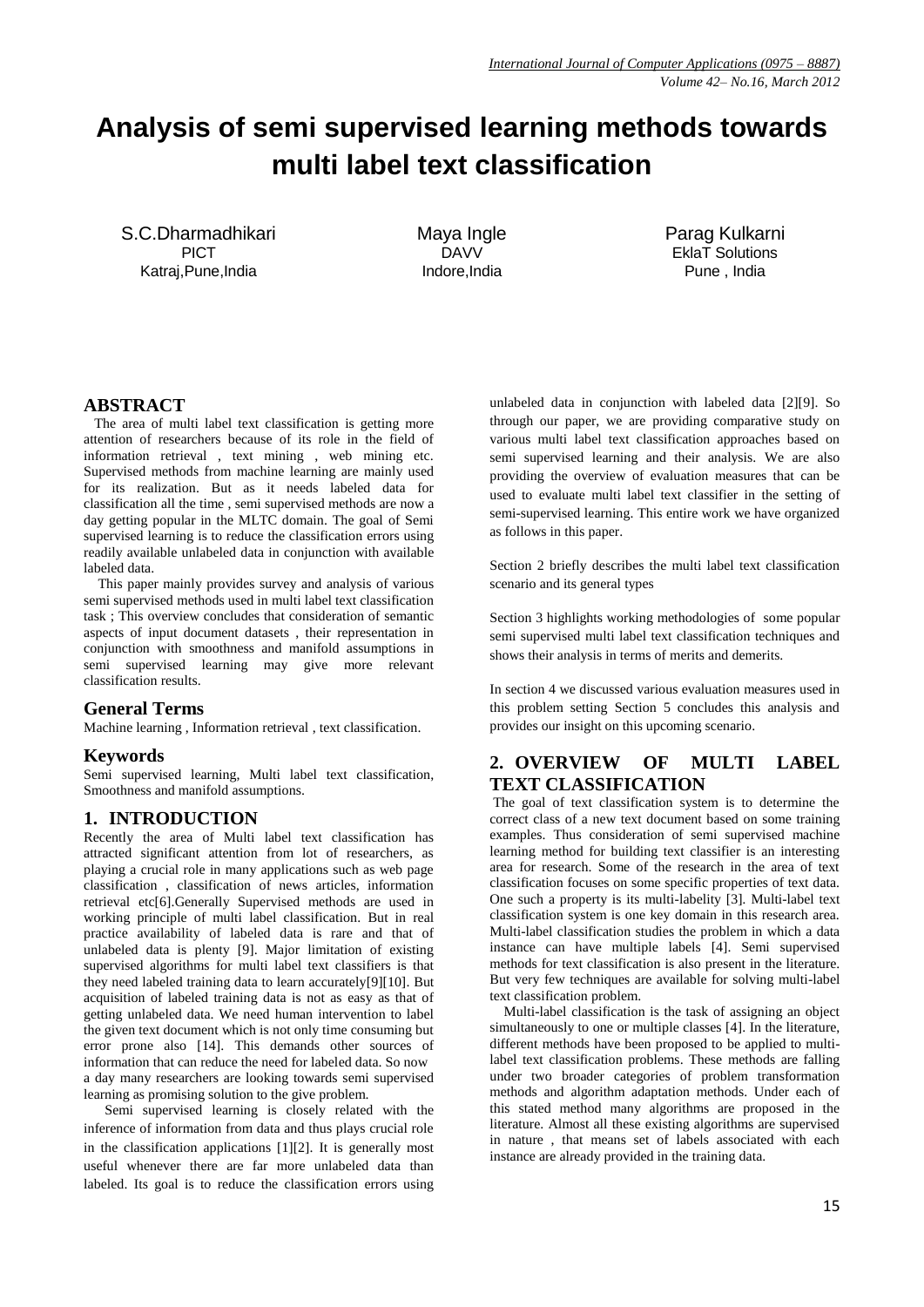#### **A) Problem transformation Methods (PT)**:

Problem transformation is the process whereby a multi-label problem is transformed into one or more single-label problems. In this scheme, single-label classifiers are employed, and their single-label predictions are transformed into a multi-label prediction[3][7]. The prime advantage of problem transformation is flexibility. In this single-label classifier can be used to suit requirements of the application. The performance of the classifier mainly depends on the application context.

Another advantage of problem transformation is that it can abstract away from classifier specifics and be more generally applicable by focusing on issues relevant to all multi-label domains such as modeling label correlations[4].

Some of the well known supervised problem transformation methods are Binary relevance method, Pairwise classification method, Label powerset method , Prunned sets method, Ensembles of pruned sets method, Random k-labelsets method, Ranking by pairwise comparison method, Caliberated label ranking method, Collective multi-label classifier, Metalabeler and classifier chains method.

#### **B) Algorithm Adaptation Methods(AA)**:

In this approach, internal working mechanisms of single-label classifier is modified in such a way that they can solve multi label problems. The new algorithms can be developed specifically for multi label problems. This approach is often highly suited to specific domains or contexts but not as flexible as a problem transformation approach[4][5].

 Algorithm adaptation methods are usually designed with a specific domain in mind. For example, decision trees are typically used on biological datasets while Bayes-based mixture models are commonly used specifically on text data

 Some of the well known supervised algorithm adaptation methods are C4.5 , AdaBoost.MH, AdaBoost.MR, Multilabel k-Nearest Neighbours, Back-Propogation Multi-label Learning(BPMLL).

 Table 1 presents a comparative analysis of few popular approaches from problem transformation and algorithm adaptation methods with respect to their merits and demerits[8].

**Table 1: Comparative analysis of supervised multi label text classification algorithms namely PT and AA.**

| <b>Algorith</b><br>ms | <b>Merits</b>                                 | <b>Demerits</b>                                                                                                                                                         |
|-----------------------|-----------------------------------------------|-------------------------------------------------------------------------------------------------------------------------------------------------------------------------|
| <b>BR</b>             | conceptually<br>simple and<br>relatively fast | It does not explicitly<br>model label cor-<br>relations. And affected<br>by class-imbalance,<br>needs all labeled data<br>for classification                            |
| PW                    | conceptually<br>simple                        | Time complexity is an<br>issue for PW This<br>method is criticized for<br>not dealing well with<br>overlapping labels,<br>needs all labeled data<br>for classification. |

| Label<br>Power set                                                                 | can take<br>into<br>label<br>account                                                                       | *Can<br>also<br>be<br>computationally                                                                                                                                              |
|------------------------------------------------------------------------------------|------------------------------------------------------------------------------------------------------------|------------------------------------------------------------------------------------------------------------------------------------------------------------------------------------|
|                                                                                    | correlations                                                                                               | complex , Leads<br>to<br>overfitting<br>of<br>the<br>training data.                                                                                                                |
| Pruned<br><b>Sets</b><br>Method                                                    | *Run much faster<br>handles<br>irregular labeling<br>Can take<br>into<br>label<br>account<br>correlations. | It relies on prediction<br>confidence<br>distributions of the base<br>classifier. It can not<br>handle unlabeled data.                                                             |
| Ensemble<br>of<br>S<br>Pruned<br>Sets(EPS)                                         | *Provides<br>increased<br>predictive<br>performance<br>&<br>parallelism                                    | Cannot utilize available<br>unlabeled data<br>for<br>classification                                                                                                                |
| C4.5                                                                               | *Tt<br>allows<br>attributes<br>selection<br>for<br>splitting the data<br>for<br>easy<br>learnability       | *It does not take into<br>account the correlation<br>among the classes & It<br>cannot able to utilize<br>the unlabeled data for<br>classification.                                 |
| AdaBoost<br>MH&.<br>AdaBoost<br>.MR                                                | *Improved<br>accuracy<br>and<br>minimization of<br>Hamming<br>loss<br>error.                               | *Attempts<br>for<br>generalization results<br>into decrease<br>in<br>performance & Cannot<br>utilize unlabeled data<br>for classification.                                         |
| ML-kNN                                                                             | *Improved<br>performance<br>&<br>Can work well<br>on image as well<br>as textual data.                     | $\ast$<br>utilize<br>Cannot<br>unlabeled data<br>for<br>classification.                                                                                                            |
| Back-<br>propogati<br>on<br>algorithm<br>for<br>multilabel<br>learning(<br>BP-MLL) | *Gives<br>better<br>generalization<br>capability<br>to<br>learning system.                                 | *Computational<br>complexity in training<br>phase is high because<br>of<br>of<br>use<br>neural<br>&<br>networks<br>Cannot<br>able to utilize unlabeled<br>data for classification. |
| <b>SVM-HF</b>                                                                      | *Take<br>into<br>account<br>correlation<br>among classes &<br>multilabel data.                             | Accuracy reduces with<br>consideration<br>of<br>unlabeled data                                                                                                                     |

If we observe the demerits of these supervised methods then we found that as per their very basic nature they are not capable of utilizing the available unlabeled data effectively for classification. But in practice large number of unlabeled data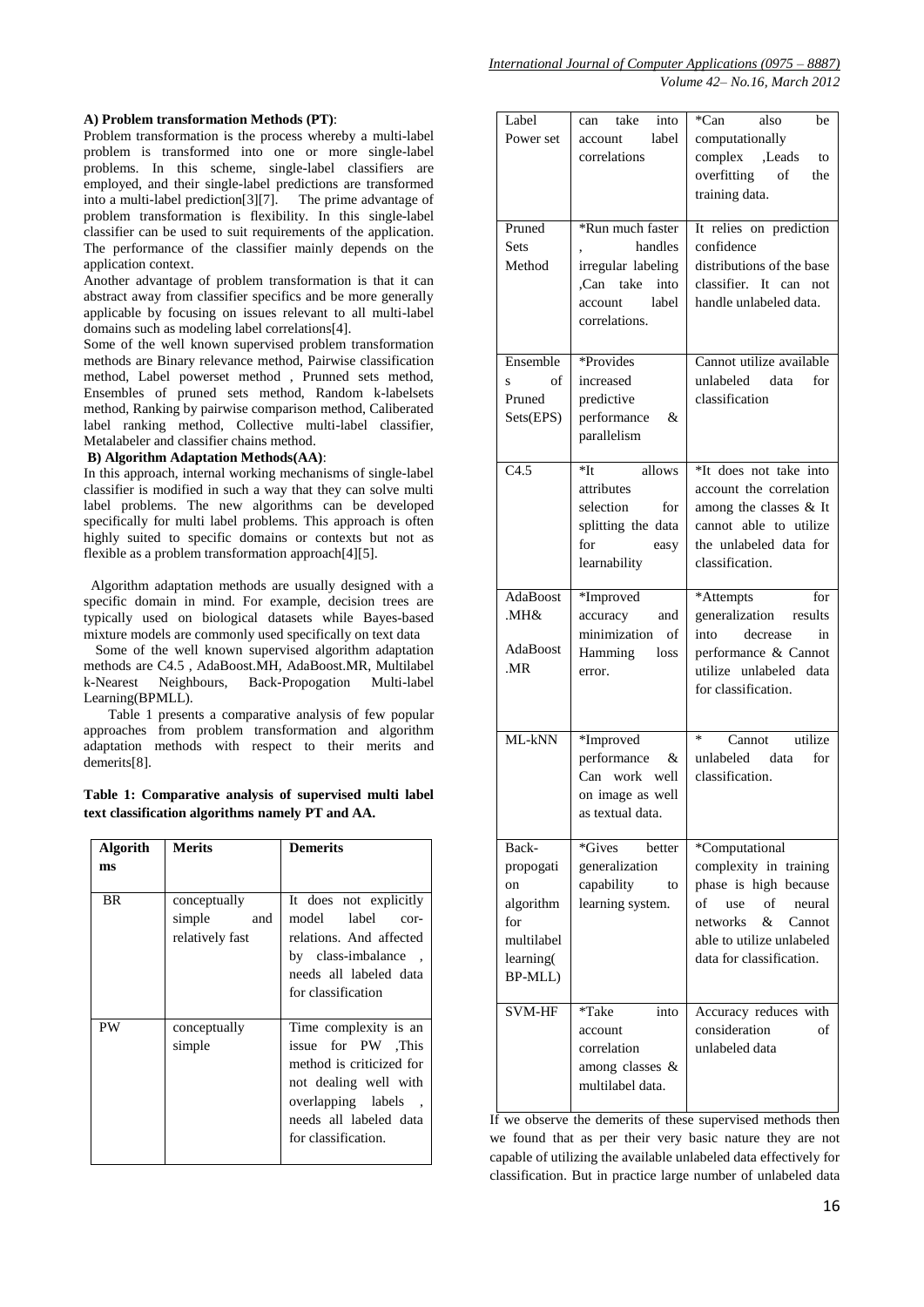is readily available . Also, the task of manually assigning labels to the unlabeled documents is error prone as well as time consuming. That's why one needs the approach which can utilize unlabeled data effectively along with the available small amount of labeled data for classification. Semi supervised learning can play important role in this regard. Semi supervised learning addresses this issue by using large amount of unlabeled data along with labeled data. So major objective behind using semi supervised techniques for multilabel text classification is to maintain or improve accuracy of these classifiers using unlabeled data. Following section describes few approaches which have successfully applied semi supervised techniques to to train multi label text classifier.

# **3. SEMI SUPERVISED MULTI LABEL TEXT CLASSIFICATION APPROACHES**

This section presents the sort of analysis of recently proposed semi supervised multi label text classification approaches with respect to their working strategy , datasets used for experimentation , merits and shortfalls.

# **3.1 Expectation Maximization (EM) based text classification.**

Nigam and Mccallum [9] developed this algorithm in 1999. It was very popular attempt to introduce semi supervised learning for text document classification. In this technique the authors have proposed updation in the basic EM technique by considering unlabeled data as incomplete data as it is coming without labels. EM is a class of iterative algorithms for max. Likelihood or max. a posteriori estimation in problems with incomplete data.

They carried out experiments on WebKB , Reuters , 20 Newsgroups datasets and computed accuracy.

The mode of working of this method is as follows :

1. The algo. First trains the classifier using available labeled documents.

2. This classifier is then used to assign class labels to unlabelled docs probabilistically by calculating the expectation of missing class labels.

3. It then trains a new classifier using all the documents through iterations.

4. EM performs hill-climbing approach in data likelihood space, finding the classifier parameters that locally maximize the likelihood of all the data.

Merits :

This method successfully able to utilize unlabeled data alongwith labeled data by using the joint distribution over features other than the class labels to classify the text documents.

Demerits ·

It works for single label text classification only . It does not works well for multiclass and multi label text classification.

# **3.2 Multi-label classification by Constrained Non-Negative Matrix Factorization.**

Y. Liu, R. Jin, L. Yang [10] proposed this algorithm in 2006. In this proposal the classification of multi label text documents is performed by considering the relationship between class labels and similarity between input documents.

They carried out experiments on the textual data of ESTA and computed precision, Recall , F-measure.

The mode of working of this method is as follows :

- 1. It first represent all the documents by feature matrix
- 2. Computes similarity matrix by calculating similarity between documents using cosine similarity measure.
- 3. Computes similarity between class labels using RBF kernel.
- 4. Performs label assignment to unlabeled data based on minimum difference between the two sets of similarity calculated in step 2 and step 3. This difference between two sets of similarities is represented as constrained non negative matrix factorization.

Merits ·

- It able to effectively utilize the semi-supervised learning scenario in conjunction with low rank representation of input documents using Constrained Non-Negative Matrix Factorization.
- It even works well in the scenario of small number of training data and large no. of class labels.

### Demerits :

- There is strong influence of two parameters on the performance of this method , these two parameters are namely latent variables and tuning parameter. Wrong value chosen greatly degrades the performance.

# **3.3 Graph-based SSL with multi-label**

Z. Zha, T. Mie, Z. Wang, X. Hua [11] proposed this algorithm in 2008 . In this work graph based learning framework is proposed. This framework is exploiting correction among labels along with label consistency over graph in the setting of semi-supervised learning with multi label text .

They carried out experiments on video files annotation dataset TRECVID 2006 and computed average precision.

The mode of working of this method is as follows :

1. The vector valued function over the Graph is defined as :

```
E(F) = E_1(F) + Es(F) + Ec(F)
```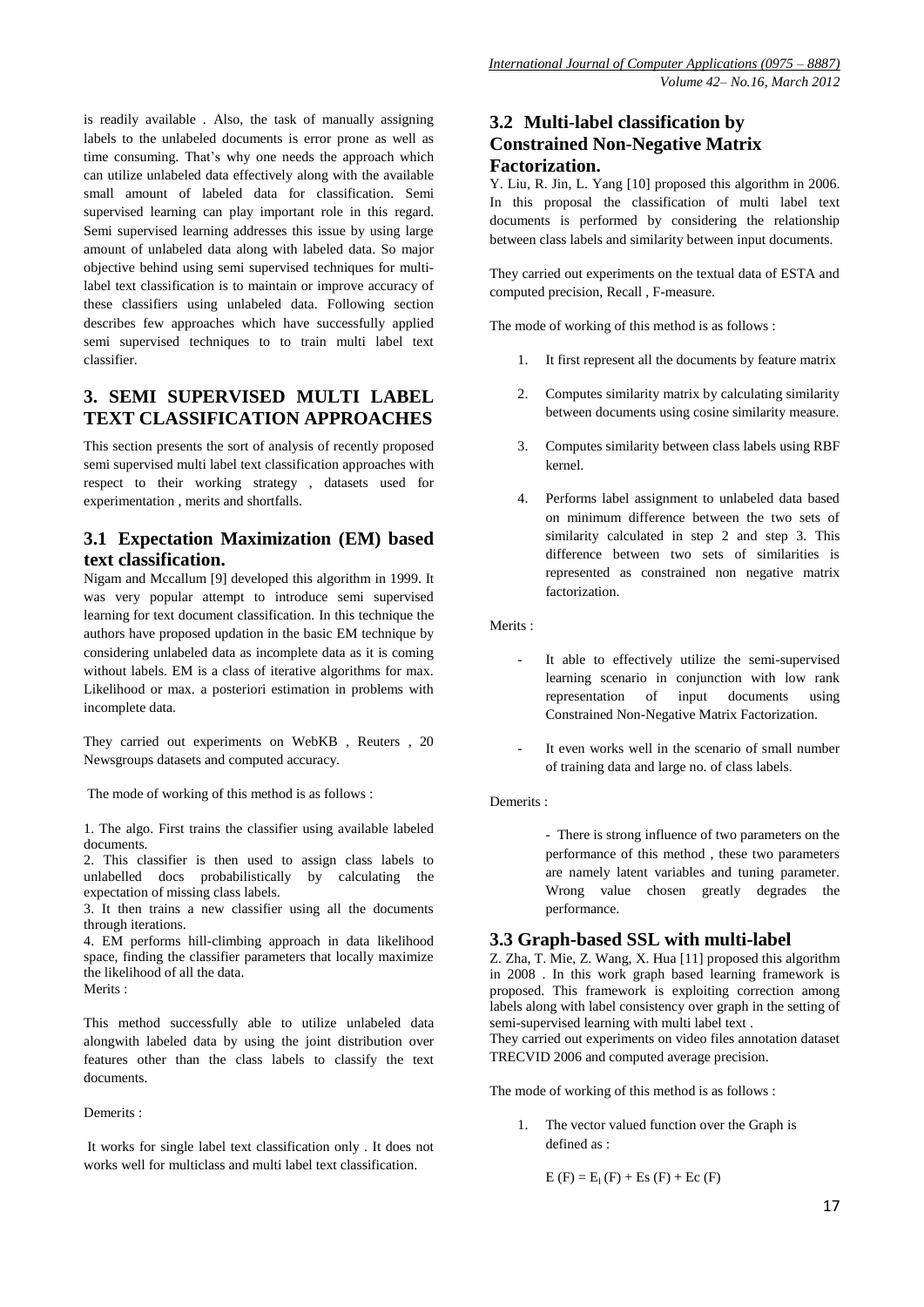The function exhibits 3 properties as

 $-E_1$  (F) corresponds to the property that function should be close to the given labels. -Es (F) corresponds to the property that function should be smooth over the graph. -Ec(F)Consistent with label correction.

- 2. Capture the label correction using symmetric matrix to represent the correlation between labels.
- 3. Uses equation of Ec(F) to predict the consistency between the multiple labels.
- 4. Uses equation of E(F) to predict the labels of unlabeled instances.

Merits:

 It offers effective utilization of large amount of unlabeled data and also able to exploit relationship between labels.

Demerits :

Applicable to video files not works well for text.

# **3.4 Multi-label learning by using dependency among labels:**

Wei, Yang, Zhu and Wang proposed [14] this method in 2011.

They carried out experiments on emotions, yeast, and scene datasets and computed accuracy.

The mode of working of this method is as follows:

- 1. Explored relationship among labels by feature selection algo.
- 2. Adopted cross-validation method to calculate the classification accuracy on each label.
- 3. Based on the accuracy, classification order for labels is determined.
- 4. Trained a list of classifiers according to the order each classifier in list with additional features which are provided by the outputs of the previous classifiers in the list.

Merits :

Improved accuracy using SSL setting.

Demerits:

Increased time complexity for large datasets.

# **3.5 Semi supervised multi-label learning by solving a Sylvester Eg [ SIAM ]**

Chen , Song , Wang , Zhang proposes this algorithm[12] in  $\boldsymbol{2008}$  .

They carried out experiments on Reuters datasets and computed accuracy.

The mode of working of this method is as follows:

1. Two graphs are constructed for input documents and class labels resply.

2. For input documents the nodes in the graph represents both labeled & unlabeled instances. Each edge between nodes represents similarity between pair wise instances.

3. In the similar fashion the graph is constructed for class labels.

4. Defined a quadratic energy function on each graph.

5. The labels for unlabeled data can be inferred by minimizing the combination of the two energy terms.(By solving Sylvester eg)

Merits:

 It offers effective utilization of large amount of unlabeled data and also able to exploit relationship between labels. Significant improvement in the accuracy.

Demerits :

May get slower on convergence for large data set.

# **3.6 Semi-Supervised Non negative Matrix Factorization.**

Lee , Yoo & Choi proposed this algorithm in 2009. They developed semi-supervised non negative matrix factorization by using multiplicative updates[13].

They carried out experiments on 20-news , CSTR , k1a,k1b, Reuters, WebKB4 and computed accuracy.

The mode of working of this method is as follows:

- 1) Represent documents as data matrix.
- 2) Represent relationship between labels as label matrix.
- 3) Performs joint factorization of data and label matrix by using equation involving data matrix, common factors, basic feature matrix.
- 4) Computed multiplicative updates for common factor matrix, basic feature matrix and data matrix.

Merits:

Use of NMF in conjunction with SSL setting ables to extract more discriminative features than the standard NMF.

Demerits:

High computational complexity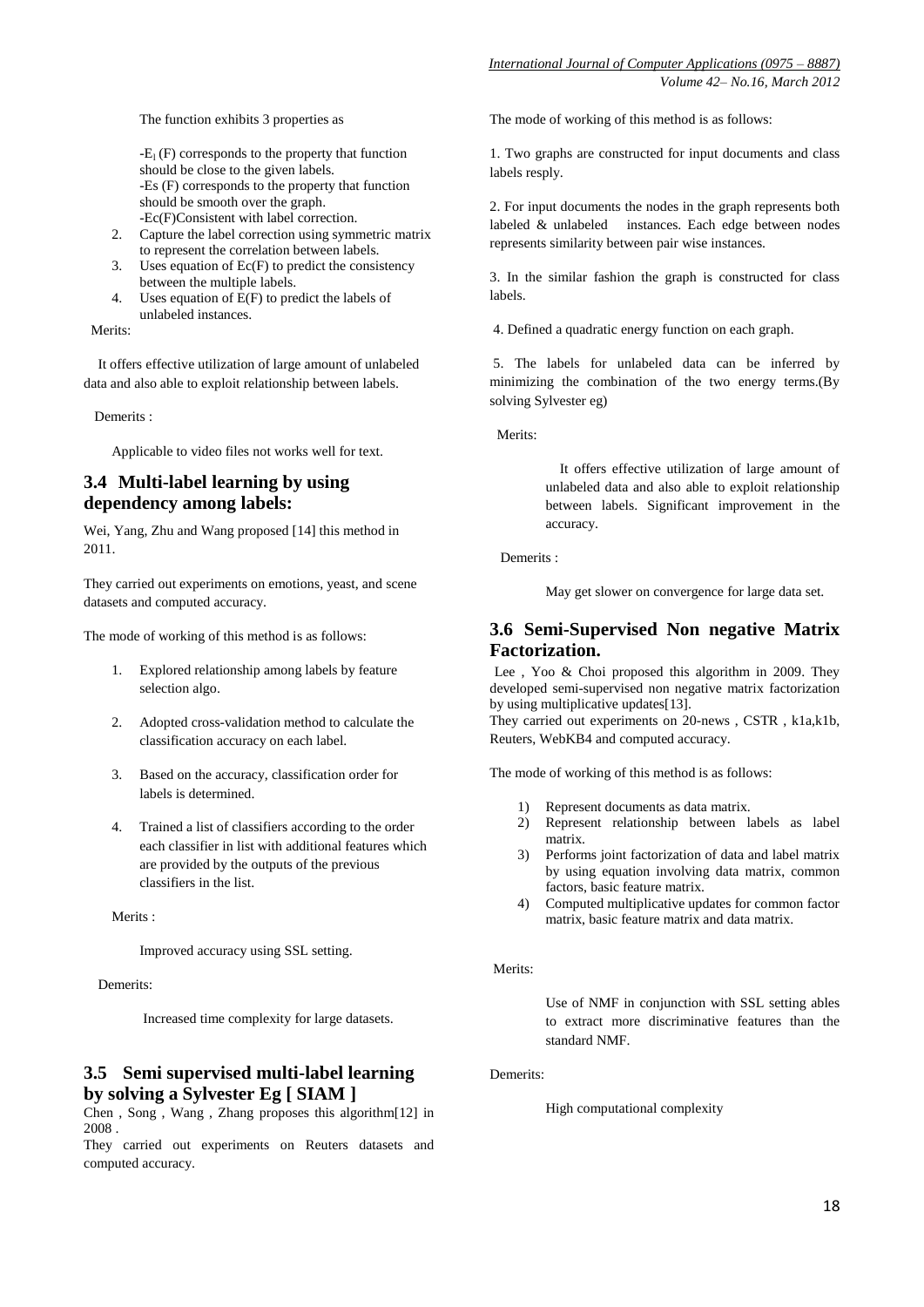### **4. EVALUATION MEASURES USED**

 This section addresses the issue of evaluating performance of multi label text classifier irrespective of whether algorithm is based on supervised , unsupervised or semi supervised method.

 In a multi-label text classification problem an example may be associated with set of labels therefore classification of an example may be partially correct or partially incorrect[3]. This can happen when a classifier correctly assigns an example to at least one of the labels it belongs to, but does not assign to all labels it belongs to. Also, a classifier could also assign to an example to one or more labels it does not belong to [7].

The commonly used performance evaluation measures for multi-label classifiers are broadly categorized in two groups namely bipartition-based and ranking-based [3]. Bipartitionbased measures are again having two types called examplesbased measures and label-based measure. Example-based measures evaluate bipartition over all the examples of the evaluation dataset. Label-based measures decomposes the evaluation process into the separate evaluations for each label. Whereas the ranking-based measures evaluate ranking with respect to the ground truth of multi-label dataset.

However, for the definitions of these measures, let an evaluation dataset of multi-label examples be denoted as  $(x_i, y_i)$ ,  $i = 1$  to N,  $y_i \subseteq L$ , is the set of true labels and L={ $x$  *i*  $j = m$ } is the set of all labels . Given an examples x, the set of labels that are predicted by an multi-label method is denoted as z. while the rank predicted for a label is denoted as  $Z_i$ , the most relevant label receives the highest rank(1),while the least relevant one receives the lowest rank(M)[3][4].

Example based measures includes Exact match (accuracy), Hamming loss, Precision ,Recall, F-measure. Label based measure includes macro-averaging and micro-averaging. Whereas ranking based measures includes one-error , coverage and average precision, log-loss.

We evaluated the said algorithms by measuring values of some of the representatives from above measuring techniques. This includes Accuracy , Example based accuracy that is Exact-match, F-measure and log loss.

**Exact Match :** It is the accuracy measure in the example based scheme. It is computed as :

**EXAMPLE 2** 
$$
\mathbf{EXACT\text{-}MATCH(D)} = \frac{1}{N} \sum_{i=1}^{N} 1yi = yi
$$

**F-Measure**: F-measure is a combination of precision and recall. It is the harmonic average of the two metrics and it is used as an aggregated performance score.

**F-Measure** = 2.0 x precision x recall

precision + recall

$$
\textbf{F-Measure} = \frac{1}{N} \sum_{i=1}^{N} \frac{2[Y_i \cap Z_i]}{[Z_i] - [Y_i]}
$$

**Accuracy**: This measure is proposed by Godbole and Sarawagi in [15] which is independent of example – based and label – based accuracy measures. It is now a day most popular multi-label accuracy measure. It symmetrically measures how close  $y_i$  is to  $Z_i$ . It is the ratio of the size of the union and intersection of the predicted and actual label sets, taken for each example and averaged over the number of examples.

$$
\text{Accuracy} = \frac{1}{N} \sum_{i=1}^{N} \left[ \frac{Y_i \cap Z_i}{Y_i \cup Z_i} \right]
$$

**Log-Loss:** This measure is introduced by Jeese Read [4] to overcome some of the limitations of the ranking loss measures. Under this each label error is graded by the confidence at which it was predicted. It also takes into account label relevances at the time of predictions.

$$
\text{LOG-LOSSD}= \frac{1}{NL} \sum_{i=1}^{N} \sum_{j=1}^{L} \min(-LOG - LOSS(wj, yj), \ln(N))
$$

### **5. CONCLUSION**

 In this paper, we have presented a analysis of some popular semi supervised learning based multi label text classification methods that have proposed since last few years. This analysis provides a useful insight to researchers who are willing to work on semi-supervised techniques for multi label classification.

 Out of these methods the first one works only for single label text classification task the rest are applicable to multi label domain. But the said method can also be extended to work for multi label domain using algorithm adaptation strategy and may be well suited for applications which are iterative in nature.

 The methods described at subsection 3.2 and 3.6 are focusing on documents representation and its optimization also in the form of non negative matrix factorization approach. However to reduce computational complexity and to provide scalable operation , one may use Alternating least square method or gradient decent method in the feature this representation step.

 The methods described at subsection 3.3 and 3.5 are based on graph based framework in conjunction with similarity measures such as RBF kernel, cosine and Sylvester equation. The use of Gaussian kernel measures can also lead to better performance.